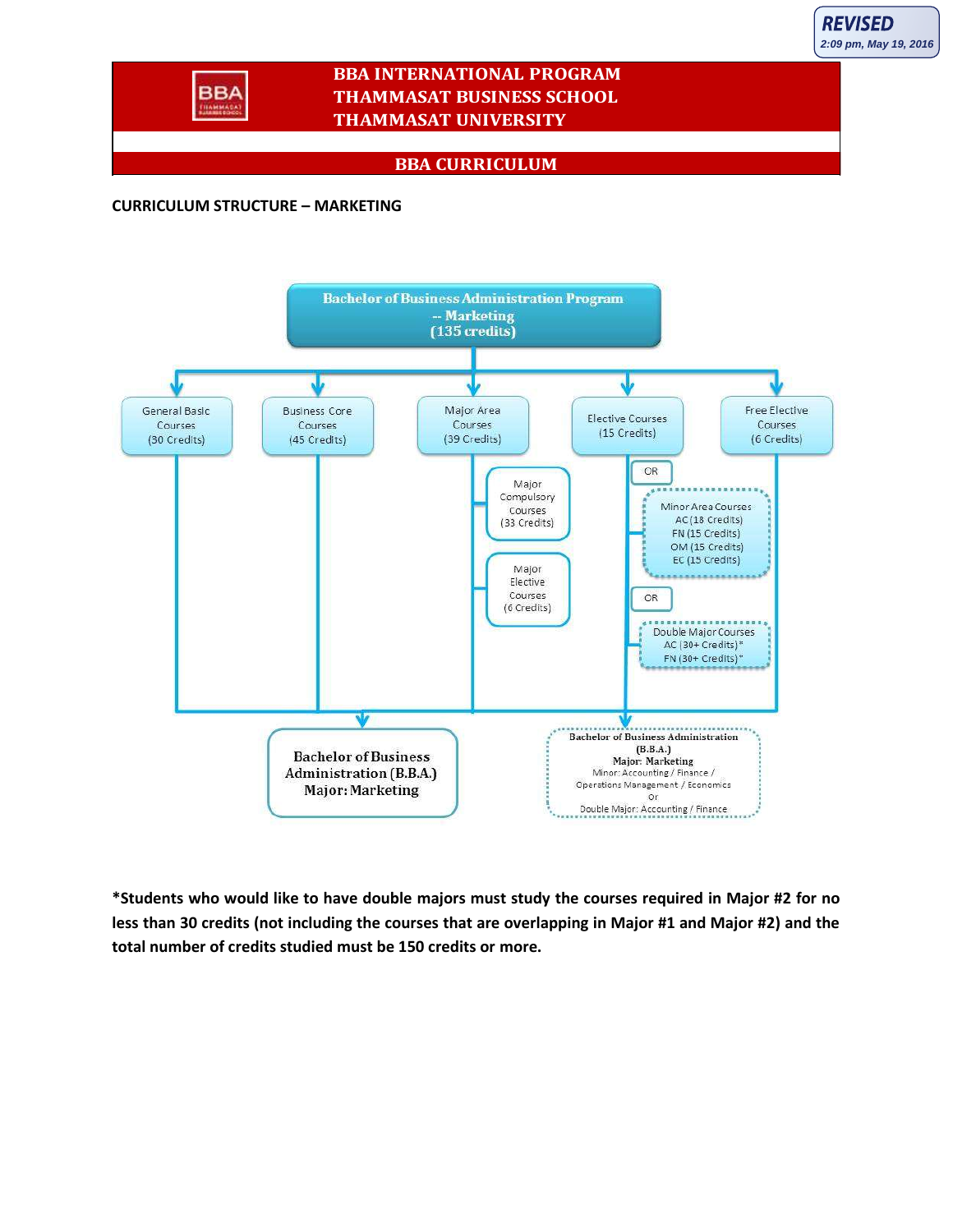| BBA CURRICULUM 2013 (with General Basic Course (Revised 2015)) |                                                         |                |                                                    |
|----------------------------------------------------------------|---------------------------------------------------------|----------------|----------------------------------------------------|
| Code                                                           | <b>MARKETING MAJOR</b><br><b>Course Title</b>           | <b>Credits</b> | Prerequisite                                       |
|                                                                | <b>General Basic Courses (30 credits)</b>               |                |                                                    |
| <b>TU 100</b>                                                  | Civic Education                                         | 3              |                                                    |
| <b>TU 101</b>                                                  | Thailand, ASEAN, and the World                          | 3              |                                                    |
| <b>TU 102</b>                                                  | Socials Life Skills                                     | 3              |                                                    |
| <b>TU 103</b>                                                  |                                                         |                |                                                    |
| <b>TU 104</b>                                                  | Life and Sustainability                                 | 3              |                                                    |
|                                                                | Critical Thinking, Reading, and Writing                 | 3              |                                                    |
| <b>TU 105</b>                                                  | Communication Skills in English                         | 3              |                                                    |
| <b>TU 106</b>                                                  | Creativity and Communication                            | 3              |                                                    |
| EG 221                                                         | Reading for Information                                 | 3              | TU105 or Exemption                                 |
| EG 241                                                         | Listening - Speaking 1                                  | 3              | TU105 or Exemption                                 |
| <b>BA 202</b>                                                  | Taxation                                                | 3              | 2nd-year student status                            |
|                                                                | <b>Business Core Courses (45 credits)</b>               |                |                                                    |
| <b>BA 201</b>                                                  | <b>Business Law</b>                                     | 3              | 2nd-year student status                            |
| <b>BA 203</b>                                                  | <b>Business Quantitative Analysis</b>                   | 3              |                                                    |
| <b>BA 204</b>                                                  | <b>Business Statistics</b>                              | 3              |                                                    |
| <b>BA 401</b>                                                  | Strategic Management                                    | 3              | 4th-year student status                            |
| AC 201                                                         | Fundamental Accounting                                  | 3              |                                                    |
| AC 202                                                         | <b>Management Accounting</b>                            | 3              | AC 201                                             |
| <b>FN 201</b>                                                  | <b>Business Finance</b>                                 | 3              | AC 201                                             |
| MK 201                                                         | Principles of Marketing                                 | 3              |                                                    |
| HR 201                                                         | Principles of Management                                | 3              |                                                    |
| OM 201                                                         | Principles of Operations Management                     | 3              |                                                    |
| IS 201                                                         | Management Information Systems                          | 3              |                                                    |
| EC 213                                                         | <b>Introductory Microeconomics</b>                      | 3              |                                                    |
| EC 214                                                         | <b>Introductory Macroeconomics</b>                      | 3              |                                                    |
| EL 221                                                         | Communicative Business English 1                        | 3              | TU105 or Exemption                                 |
| EL 321                                                         | Communicative Business English 2                        | 3              | EL 221                                             |
|                                                                | <b>Major Compulsory Courses (33 credits)</b>            |                |                                                    |
|                                                                | MK 311 Consumer Behavior                                | 3              | MK 201                                             |
| MK 312                                                         | Marketing Planning                                      | 3              | MK 311                                             |
| MK 313                                                         | Creativity and Communication in Marketing<br>Profession | 3              | MK Major and MK 201                                |
| MK 314                                                         | Qualitative Research in Marketing                       | 3              | MK 311                                             |
| MK 315                                                         | Quantitative Research in Marketing                      | 3              | BA 204 and MK 314                                  |
| MK 316                                                         | Product and Brand Management                            | 3              | MK 311                                             |
| MK 317                                                         | <b>Pricing Management</b>                               | 3              | MK 201 and FN 201                                  |
| MK 318                                                         | Distribution Channel Management                         | 3              | MK 201                                             |
| MK 319                                                         | <b>Integrated Marketing Communications</b>              | 3              | MK 311                                             |
| MK 411                                                         | Marketing Analysis and Decision-Making                  | 3              | MK 311 and BA 204                                  |
| MK 412                                                         | Marketing Strategy                                      | 3              | MK Major and 4th-year student status<br>and MK 312 |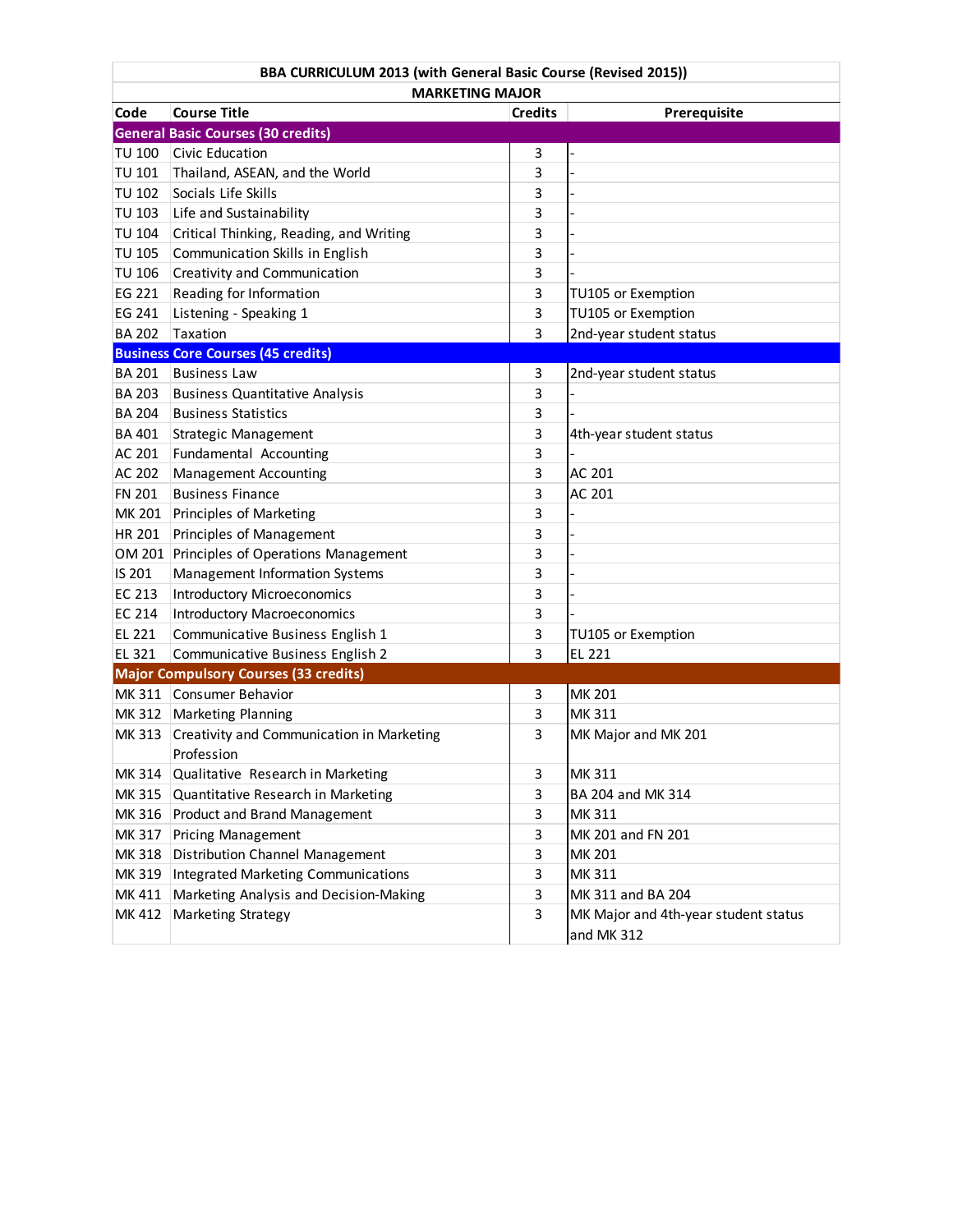| BBA CURRICULUM 2013 (with General Basic Course (Revised 2015)) |                                            |                |                                                                       |  |
|----------------------------------------------------------------|--------------------------------------------|----------------|-----------------------------------------------------------------------|--|
| <b>MARKETING MAJOR</b>                                         |                                            |                |                                                                       |  |
| Code                                                           | <b>Course Title</b>                        | <b>Credits</b> | Prerequisite                                                          |  |
|                                                                | <b>Major Elective Courses (6 credits)</b>  |                |                                                                       |  |
|                                                                | MK 321 Sales Promotion and Event Marketing | 3              | <b>MK311</b>                                                          |  |
|                                                                | MK 322 Retail Management                   | 3              | MK 201                                                                |  |
|                                                                | MK 323 Sales Management                    | 3              | <b>MK 201</b>                                                         |  |
|                                                                | MK 331 Business-to-Business Marketing      | 3              | <b>MK 201</b>                                                         |  |
|                                                                | MK 332 Services Marketing                  | 3              | <b>MK 201</b>                                                         |  |
|                                                                | MK 333 International Marketing             | 3              | <b>MK 201</b>                                                         |  |
|                                                                | MK 334 Agricultural Marketing              | 3              | <b>MK 201</b>                                                         |  |
| MK 335                                                         | Health-Care Marketing Strategy             | 3              | MK 201                                                                |  |
|                                                                | MK 341 Special Topics in Marketing 1       | 3              | MK Major and 3rd-year student status or<br>approved by the instructor |  |
|                                                                | MK 342 Special Topics in Marketing 2       | 1.5            | MK Major and 3rd-year student status or<br>approved by the instructor |  |
|                                                                | MK 343 Special Topics in Marketing 3       | 1.5            | MK Major and 3rd-year student status or<br>approved by the instructor |  |
|                                                                | MK 421 Special Topics in Marketing 4       | 3              | MK Major and 4th-year student status or<br>approved by the instructor |  |
|                                                                | MK 422 Entrepreneurial Marketing           | 3              | MK 201                                                                |  |
|                                                                | MK 423 Sustainability Marketing            | 3              | <b>MK312</b>                                                          |  |
| MK 499                                                         | Independent Study in Marketing             | 3              | MK Major and 4th-year student status or<br>approved by the instructor |  |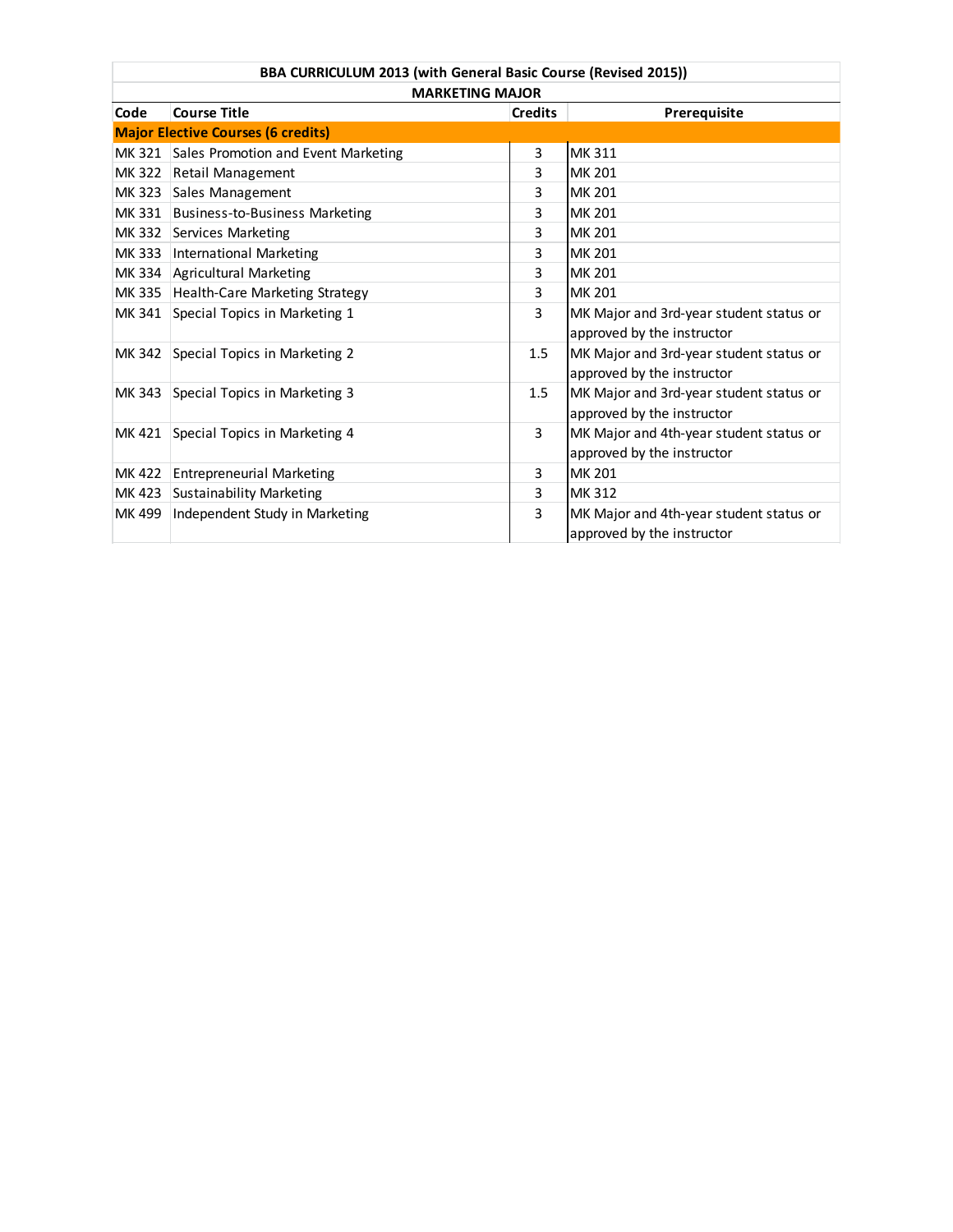| <b>Elective Courses (15 credits)</b> |                                                   |     |                                         |
|--------------------------------------|---------------------------------------------------|-----|-----------------------------------------|
|                                      | MK 321 Sales Promotion and Event Marketing        | 3   | MK 311                                  |
|                                      | MK 322 Retail Management                          | 3   | MK 201                                  |
|                                      | MK 323 Sales Management                           | 3   | MK 201                                  |
|                                      | MK 331 Business-to-Business Marketing             | 3   | MK 201                                  |
|                                      | MK 332 Services Marketing                         | 3   | MK 201                                  |
|                                      | MK 333   International Marketing                  | 3   | MK 201                                  |
|                                      | MK 334 Agricultural Marketing                     | 3   | MK 201                                  |
| MK 335                               | Health-Care Marketing Strategy                    | 3   | MK 201                                  |
| MK 341                               | Special Topics in Marketing 1                     | 3   | MK Major and 3rd-year student status or |
|                                      |                                                   |     | approved by the instructor              |
| MK 342                               | Special Topics in Marketing 2                     | 1.5 | MK Major and 3rd-year student status or |
|                                      |                                                   |     | approved by the instructor              |
|                                      | MK 343 Special Topics in Marketing 3              | 1.5 | MK Major and 3rd-year student status or |
|                                      |                                                   |     | approved by the instructor              |
|                                      | MK 421 Special Topics in Marketing 4              | 3   | MK Major and 4th-year student status or |
|                                      |                                                   |     | approved by the instructor              |
|                                      | MK 422 Entrepreneurial Marketing                  | 3   | MK 201                                  |
|                                      | MK 423 Sustainability Marketing                   | 3   | MK 312                                  |
| MK 499                               | Independent Study in Marketing                    | 3   | MK Major and 4th-year student status or |
|                                      |                                                   |     | approved by the instructor              |
| FN 311                               | Financial Management                              | 3   | FN 201 and BA 204                       |
| <b>FN 312</b>                        | Investments                                       | 3   | FN 201 and MA 216 and BA 204            |
| FN 313                               | International Financial Management                | 3   | FN 311                                  |
| FN 323                               | <b>Credit Management</b>                          | 3   | <b>FN 201</b>                           |
| <b>FN 421</b>                        | Financial Statement and Reporting Analysis        | 3   | <b>FN 311</b>                           |
| IS 314                               | Database Systems                                  | 3   | IS 201                                  |
| IS 315                               | <b>Information Systems Analysis</b>               | 3   | IS 201 and IS 314                       |
| IS 351                               | Applications of ERP on Organizations              | 3   | IS 201                                  |
| IS 352                               | <b>Electronic Business</b>                        | 3   | IS 201                                  |
| IS 356                               | <b>Enterprise Information System Management</b>   | 3   | IS 201                                  |
| IS 415                               | Information Systems Design                        | 3   | IS 311 and IS 315                       |
| IS 417                               | Intelligent Information Systems                   | 3   | IS 201                                  |
| IS 418                               | Decision Support and Business Intelligence System | 3   | IS 201                                  |
| <b>HR 211</b>                        | Human Resource Management                         | 3   | <b>HR 201</b>                           |
| HR 311                               | Organizational Behavior                           | 3   | HR 201                                  |
| HR 312                               | Performance Management System                     | 3   | HR 211                                  |
| HR 313                               | Human Resource Planning and Selection             | 3   | HR 211                                  |
| HR 314                               | Human Resource Development                        | 3   | HR 211                                  |
| HR 315                               | Managing Compensation and Rewards                 | 3   | HR 211                                  |
| HR 316                               | <b>Employee Relations</b>                         | 3   | HR 211                                  |
| HR 321                               | Leadership                                        | 3   | HR 311                                  |
| HR 322                               | Managerial Communication                          | 3   | HR 201                                  |
| HR 323                               | <b>Conflict Management and Negotiation</b>        | 3   | HR 311                                  |
| HR 324                               | Organizational Development and Change             | 3   | HR 201                                  |
|                                      | Management                                        |     |                                         |
| HR 325                               | Human Resource Information System                 | 3   | HR 201 and IS 201                       |
| HR 326                               | Corporate Human Resource Performance              | 3   | HR 211                                  |
|                                      | Measurement                                       |     |                                         |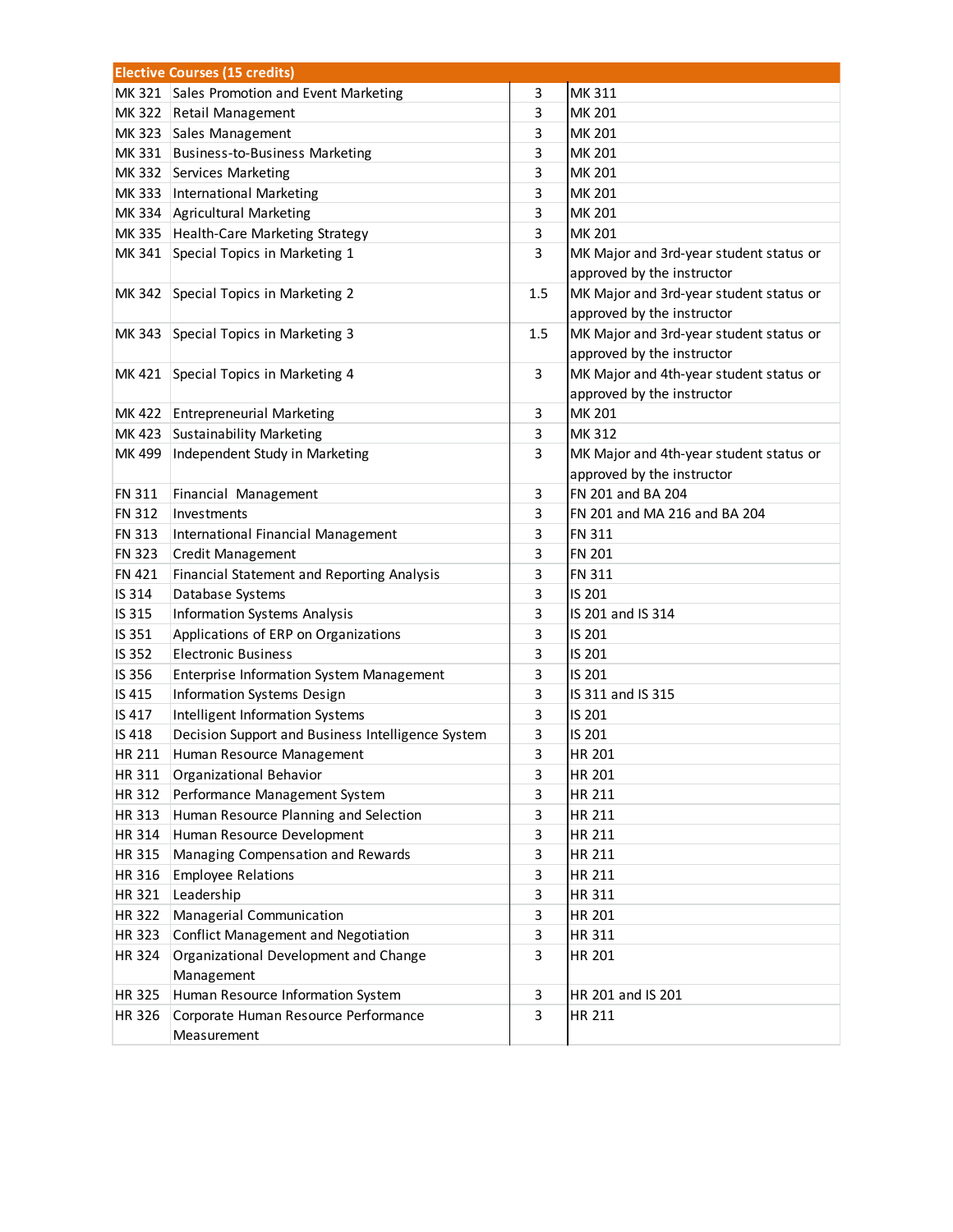| Code          | <b>Course Title</b>                             | <b>Credits</b> | Prerequisite                            |
|---------------|-------------------------------------------------|----------------|-----------------------------------------|
|               | Elective Courses (15 credits) (Cont.)           |                |                                         |
| ER 313        | Development of Creativity and Creation of       | 3              |                                         |
|               | Innovation                                      |                |                                         |
| ER 314        | New Product Development                         | 3              | ER 313                                  |
| ER 321        | <b>Entrepreneurial Skills</b>                   | 3              | ER 211                                  |
| ER 322        | Intrapreneurship                                | 3              | ER 211                                  |
| ER 323        | Social Entrepreneurship                         | 3              | ER 211                                  |
| ER 324        | <b>Family Business Management</b>               | 3              | HR 201                                  |
| ER 325        | Managing the Growing Business                   | 3              | HR 201                                  |
| ER 326        | Managing the Service Business                   | 3              | MK 201                                  |
| ER 327        | <b>Technology Management</b>                    | 3              | HR 201                                  |
| ER 328        | Managing the High Technology Business           | 3              | HR 201                                  |
| ER 421        | Managing Business in Asia                       | 3              | <b>HR 201</b>                           |
|               | OM 311 Data Analysis for Decision Making        | 3              | <b>BA 203</b>                           |
|               | OM 313 Process Analysis and Improvement         | 3              | OM 201                                  |
|               | OM 321   Inventory Management                   | 3              | OM 201                                  |
|               | OM 411 Operation Planning and Control           | 3              | BA 203 and OM 201                       |
|               | OM 424 Organizational Performance Measurement   | 3              | OM 201                                  |
|               | OM 425 Sustainable Opearations Management       | 3              | OM 201                                  |
|               | OM 435 Small Business Consulting                | 3              | 4th-year student status                 |
|               | OM 444 Sport Operations Management              | 3              | OM 201                                  |
|               | OM 445 Hotel Management                         | 3              | 4th-year student status                 |
|               | OM 446 Tourism Management                       | 3              | 4th-year student status                 |
|               | OM 454 Healthcare Operations Management         | 3              | OM 201                                  |
| IT 211        | Introduction to International Transport         | 3              |                                         |
| LO 212        | Introduction to Logistics Management            | 3              |                                         |
| LO 341        | International Logistics                         | 3              | LO 212                                  |
| LO 342        | Quantitative Tools for Logistics Management     | 3              | LO 212 and BA 203                       |
| LO 442        | Supply Chain Management                         | 3              | LO 212 and 4th-year student status      |
| IB 311        | Global Environment of International Business    | 3              |                                         |
| <b>IB 422</b> | <b>Comparative Business Systems</b>             | 3              | IB 311                                  |
| <b>RB 211</b> | Introduction to Real Estate Business            | 3              |                                         |
| <b>RB 212</b> | Introduction to Real Estate Valuation           | 3              |                                         |
| <b>RB 312</b> | Real Estate Development Regulation              | 3              |                                         |
| RB 314        | Real Estate Business Feasibility Studies        | 3              | Have taken real estate subjects no less |
|               |                                                 |                | than 2 subjects                         |
| RB 341        | <b>Property Management</b>                      | 3              | RB 313                                  |
| AC 311        | Intermediate Accounting 1                       | 3              | AC 201                                  |
| AC 313        | <b>Cost Accounting</b>                          | 3              | AC 201                                  |
| AC 314        | Cost Management                                 | 3              | AC 313                                  |
| AC 315        | <b>Tax Accounting</b>                           | 3              | AC 201 and BA 202                       |
| AC 317        | Internal Control and Enterprise Risk Management | 3              | AC 201                                  |
| AC 318        | <b>Accounting Information Systems</b>           | 3              | AC 201 and IS 201                       |
| AC 331        | Accounting for Environmental and Social         | 3              | AC 313 or AC 202                        |
|               | Responsibility                                  |                |                                         |
| AC 413        | Financial Reporting and Statement Analysis      | 3              | AC 311 and AC 312                       |
| AC 422        | International Accounting                        | 3              | AC 201 and 4th-year student status      |
| AC 423        | <b>Tax Problem</b>                              | 3              | AC 315                                  |